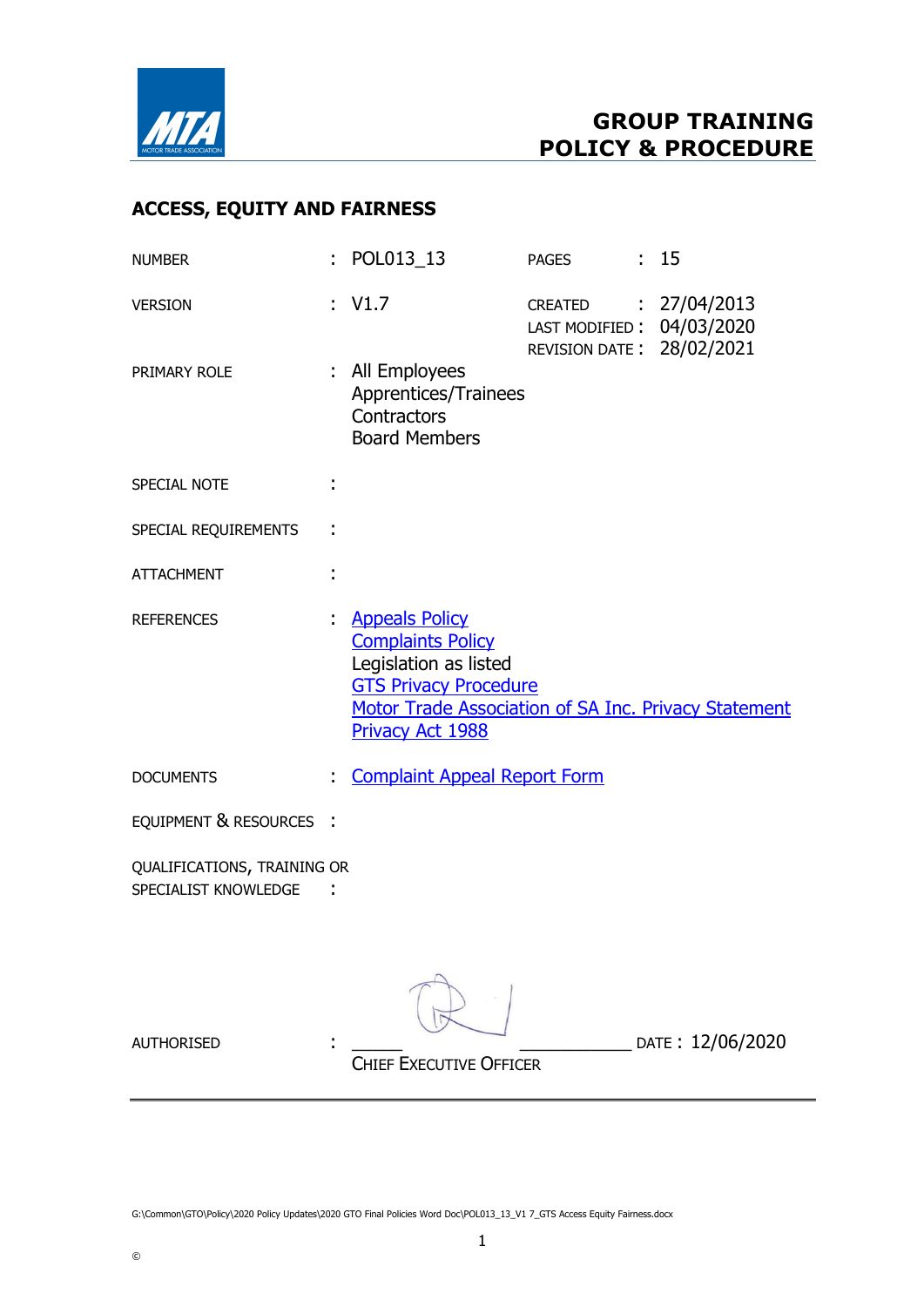

# **CONTENTS**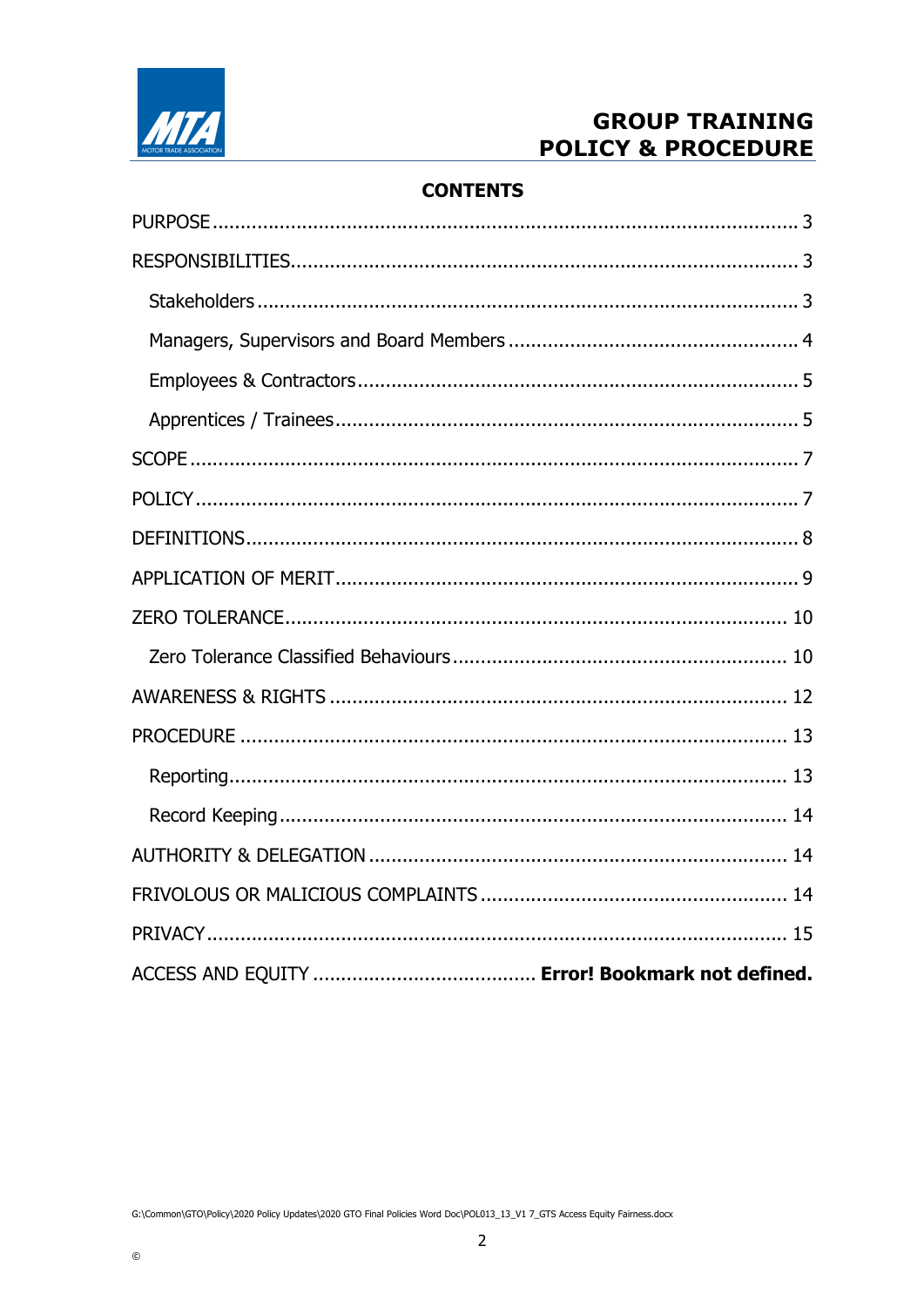

### PURPOSE

It is the purpose of this policy to clarify Motor Trade Association Group Training Scheme's (MTA GTS):

- **•** commitment to and;
- ethical and legal obligations in regards to the provision of open access, equitability and fairness

for all of its apprentice/trainees and candidates for apprentice/traineeships.

## RESPONSIBILITIES

#### **Stakeholders**

- It is the responsibility of all MTA GTS stakeholders to;
	- ensure their personal wellbeing; and
	- the wellbeing and development of all other MTA GTS stakeholders;

through immediate intervention and reporting of any situation which potentially or actually vilifies, demeans or harms an individual.

 All stakeholders are required to be aware of and be compliant with the relevant legislations in regards to access, equity and antidiscrimination including:

Training & Skills Development Act 2008 (SA) Australian Human Rights Commission Australian Human Rights Commission Act 1986 Sex Discrimination Act 1984 Racial Discrimination Act 1975 Age Discrimination Act 2004 Disability Discrimination Act 1992

(Australian Government) http://www.comlaw.gov.au.

Fair Work Act 2009 Fair Work Regulations 2009 Freedom of Information Act 1982 Privacy Act 1988 Fair Work Act 2009 Equal Opportunity for Women in the Workplace 2012 Family Law (Child Protection Convention) Regulations 2003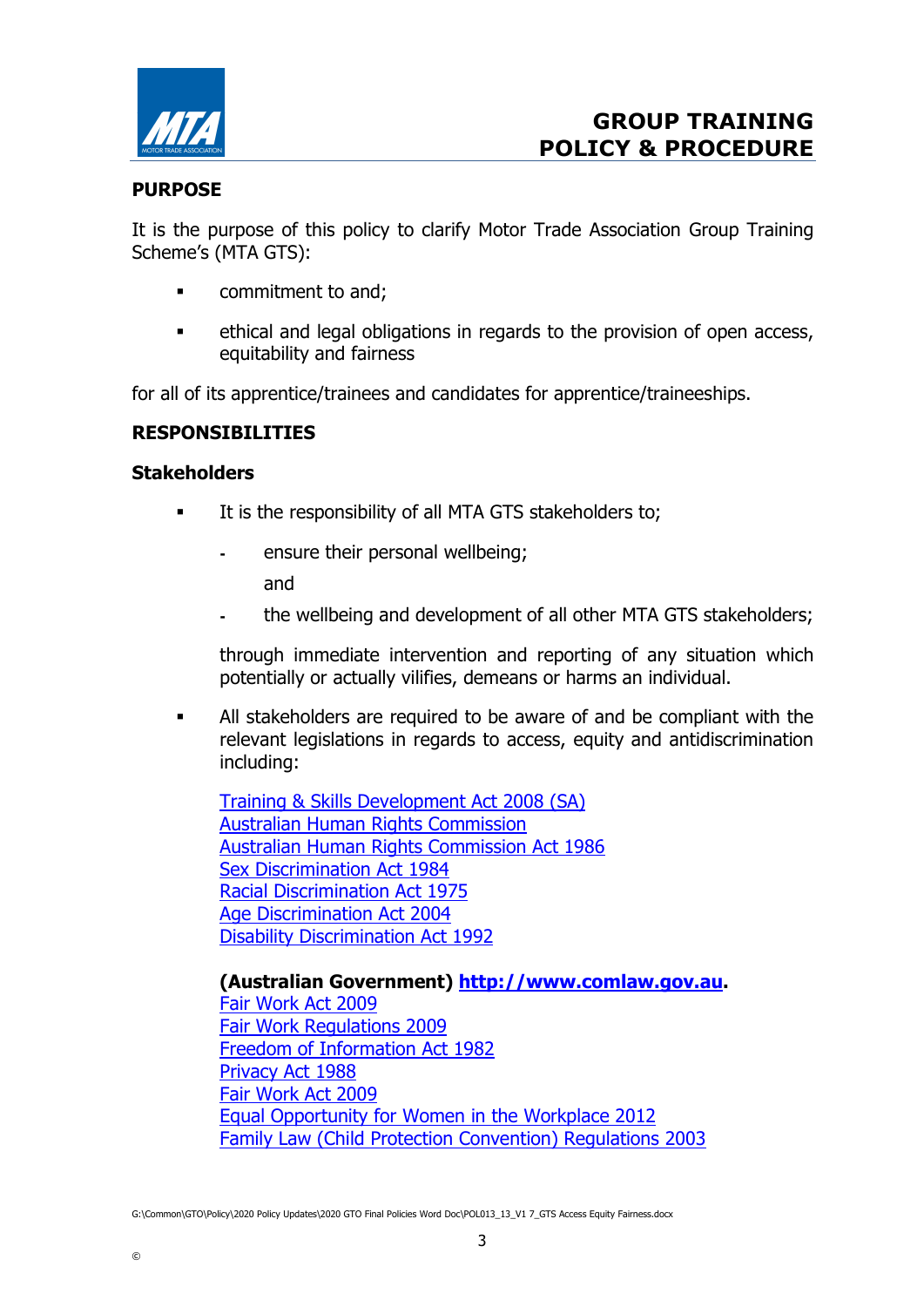

#### (South Australian Government)

http://www.legislation.sa.gov.au Children and Young People (Safety) Act 2017 Children and Young People (Safety) Regulations 2017 Fair Work Act 1994 Fair Work (Commonwealth Powers) Act 2009 Freedom of Information Act 1991 Professional Standards Act 2004 Racial Vilification Act 1996 Return to Work Corporation Act 1994 Return to Work Act 2014

## Managers, Supervisors and Board Members

It is the responsibility of all MTA GTS managers, supervisors and Board Members to ensure:

- the wellbeing and development of MTA GTS apprentice/trainees, engaged by MTA GTS ;
- that all stakeholders are aware of and comply with this policy and related legislation.

All managers and supervisors of apprentice/trainees are responsible for:

- Setting an example by displaying appropriate behaviour at all times;
- Establishing open lines of communication with apprentice/trainees to ensure reporting of incidents;
- **Treating any report of unacceptable behaviour in a reasonably** confidential sensitive, and serious manner;
- **Treating an alleged perpetrator impartially pending a fair and open** investigation;
- **EXECT:** Acting on any complaints swiftly and following MTA GTS's procedures as outlined in the Complaints Policy;
- Continuously monitoring, educating, informing and supporting all stakeholders to reinforce a safe and equitable workplace and learning environment.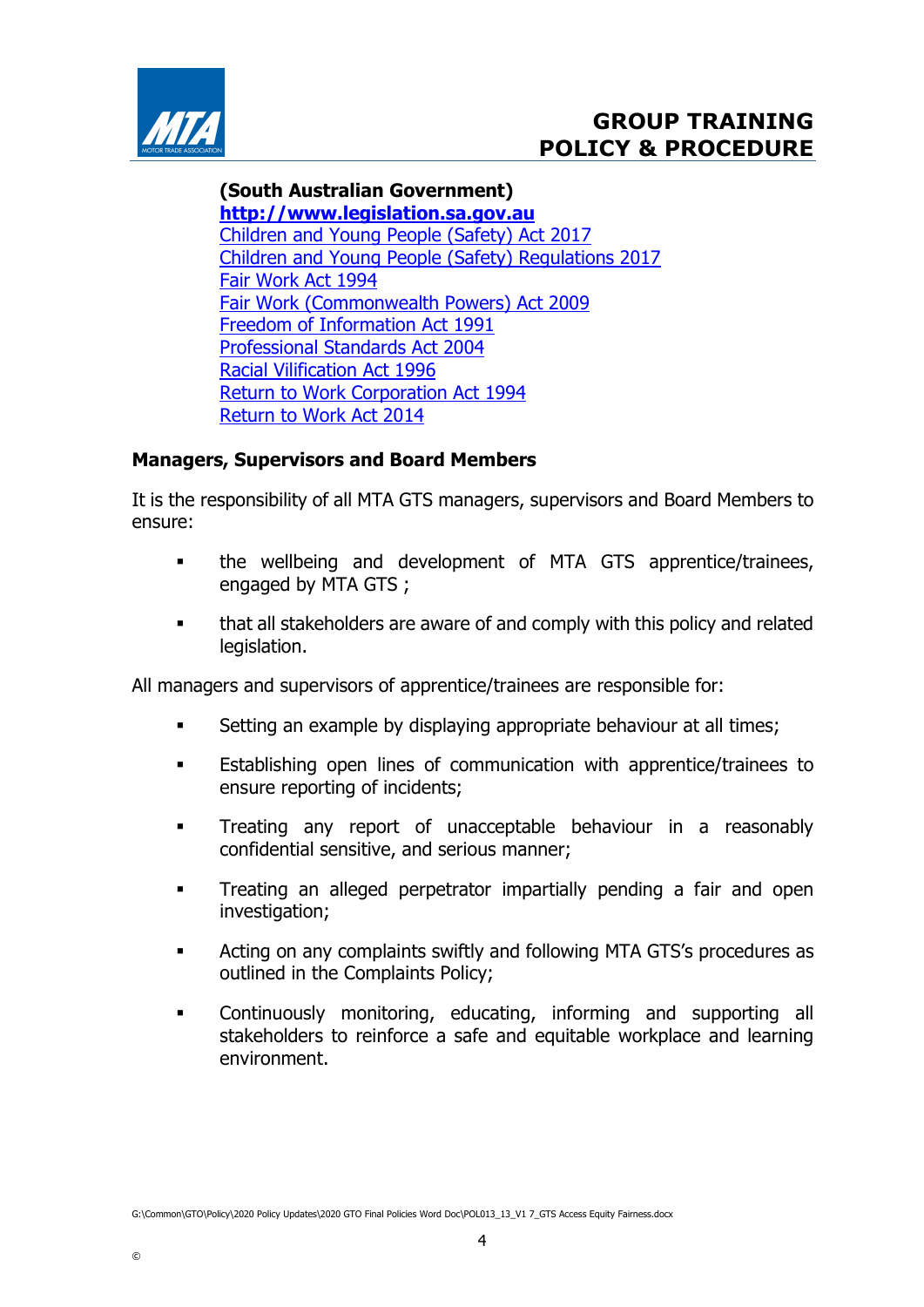

# Employees & Contractors

All employees and contractors, including supervisors and managers, have a responsibility for ensuring the workplace and learning environments are a safe and equitable environment through zero tolerance of any form of harassment, bullying, discrimination and/or racial vilification.

Each employee has the responsibility to ensure that MTA GTS's culture is one of respect for others and both employees and contractors are to:

- **Ensure that they do not commit any form of harassment, bullying,** discrimination and/or racial vilification;
- **•** Offer support to anyone affected by any form of harassment, bullying, discrimination and/or racial vilification;
- Immediately report any instance of harassment, bullying, discrimination and/or racial vilification to the relevant Field Officer or the GM, Apprentice Employment Services, as may be appropriate;
- **Treat alleged perpetrators fairly.**

### Apprentices / Trainees

All apprentice/trainees have the responsibility to:

- Ensure that they do not commit any form of harassment, bullying, discrimination and/or racial vilification;
- If harassed, take action to stop it, not only for self-protection, but to prevent others suffering the same form of treatment; They can choose to take no action.
- Ensure they are aware of and act within the confines of relevant legislation and this policy;
- **Enhance the learning experience by allowing others to learn without** compromise of the learning environment through poor or distracting behaviours;
- **Exhibit positive behaviour at all times;**
- Follow instructions at all times;
- **EXECUTE:** Request the assistance of another person in raising the complaint and in any subsequent resultant interviews

G:\Common\GTO\Policy\2020 Policy Updates\2020 GTO Final Policies Word Doc\POL013\_13\_V1 7\_GTS Access Equity Fairness.docx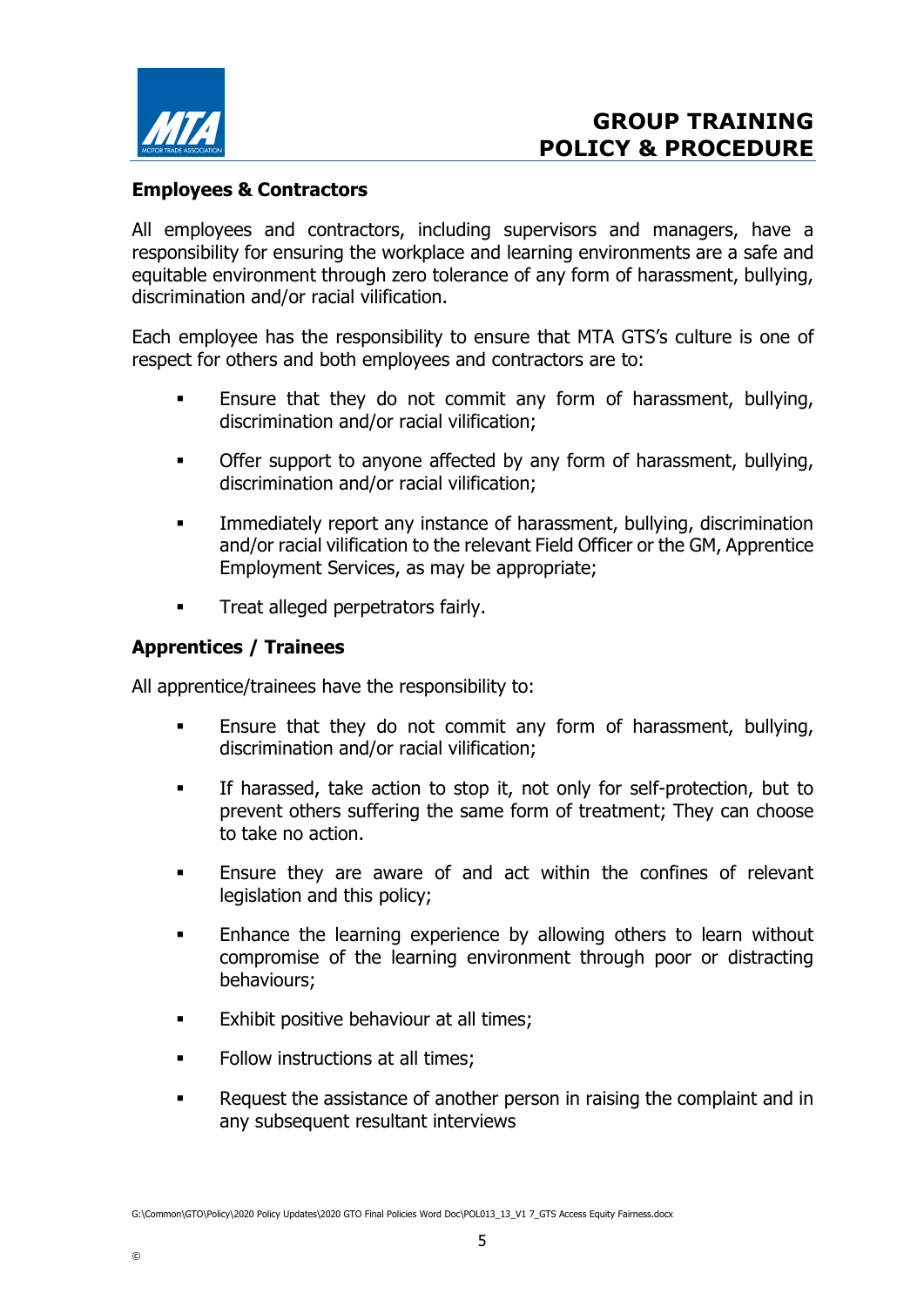

 Immediately report any instance of harassment, bullying, discrimination and/or racial vilification to the relevant Field Officer or the GM, Apprentice Employment Services, as may be appropriate.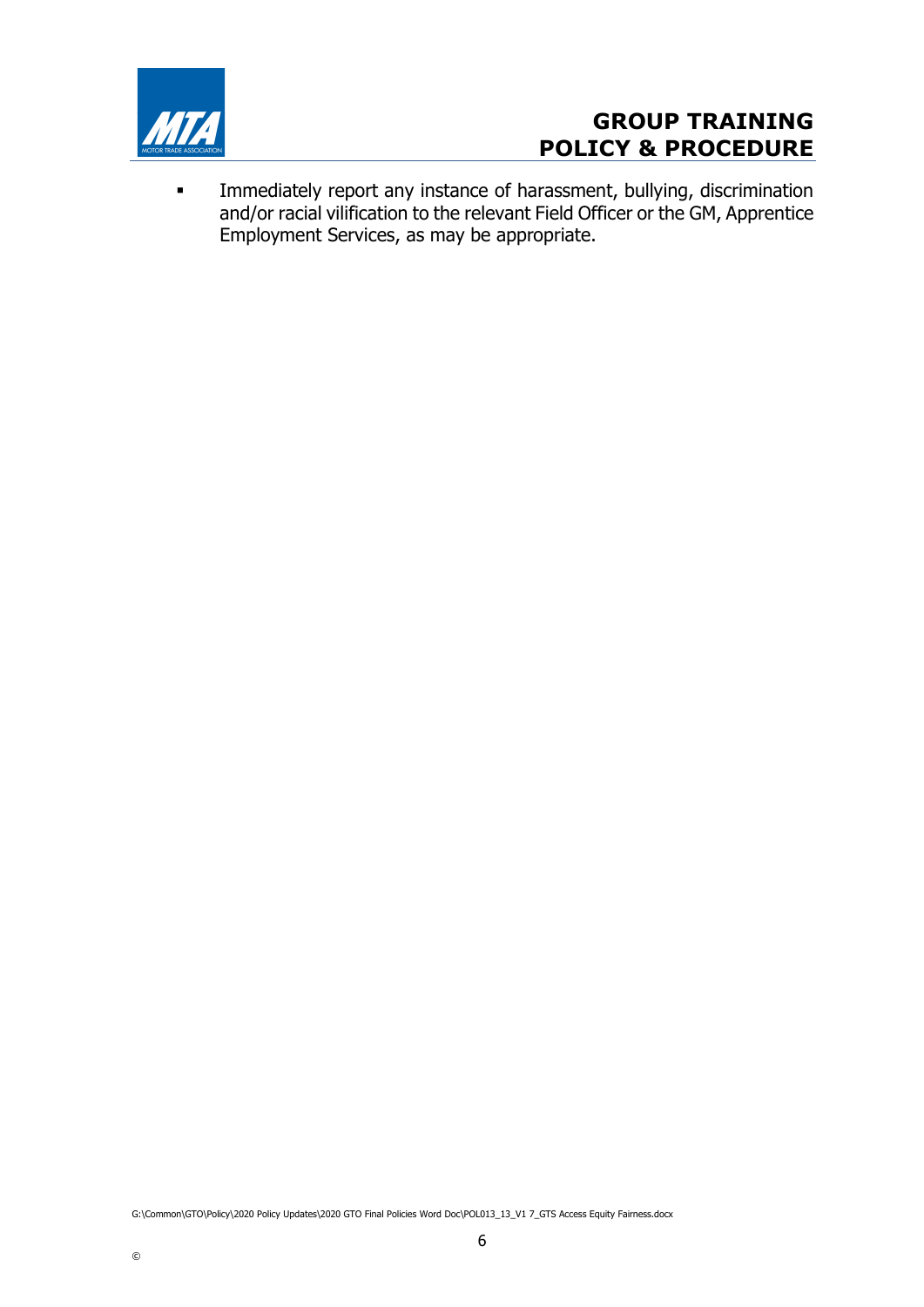

### **SCOPE**

The scope of this policy encompasses all:

- candidates for apprenticeship/traineeship;
- **EXECUTE:** Current and past apprentice/trainees.

All forms of physical or psychological discrimination, harassment, vilification and harmful or demeaning behaviours including Anti-Discrimination, Human Rights, Equal Opportunity & Disability Discrimination are covered by this policy.

# POLICY

MTA GTS commits to providing a safe and equitable environment through zero tolerance of any form of harassment, bullying, discrimination and/or racial vilification.

It is the policy of MTA GTS to ensure an environment that is, as a minimum, aligned with State and Federal legislation.

MTA GTS's access, equity and fairness are based in the following principles:

- all apprentice/trainees will be treated with respect in a workplace and learning environment free of harassment and intimidation;
- all decisions will be transparent, fair, reasonable, non-discriminatory and based on merit;
- no individual or group will be treated less favourably than another;
- all communications and interactions will be free of bias, prejudice and discriminatory language.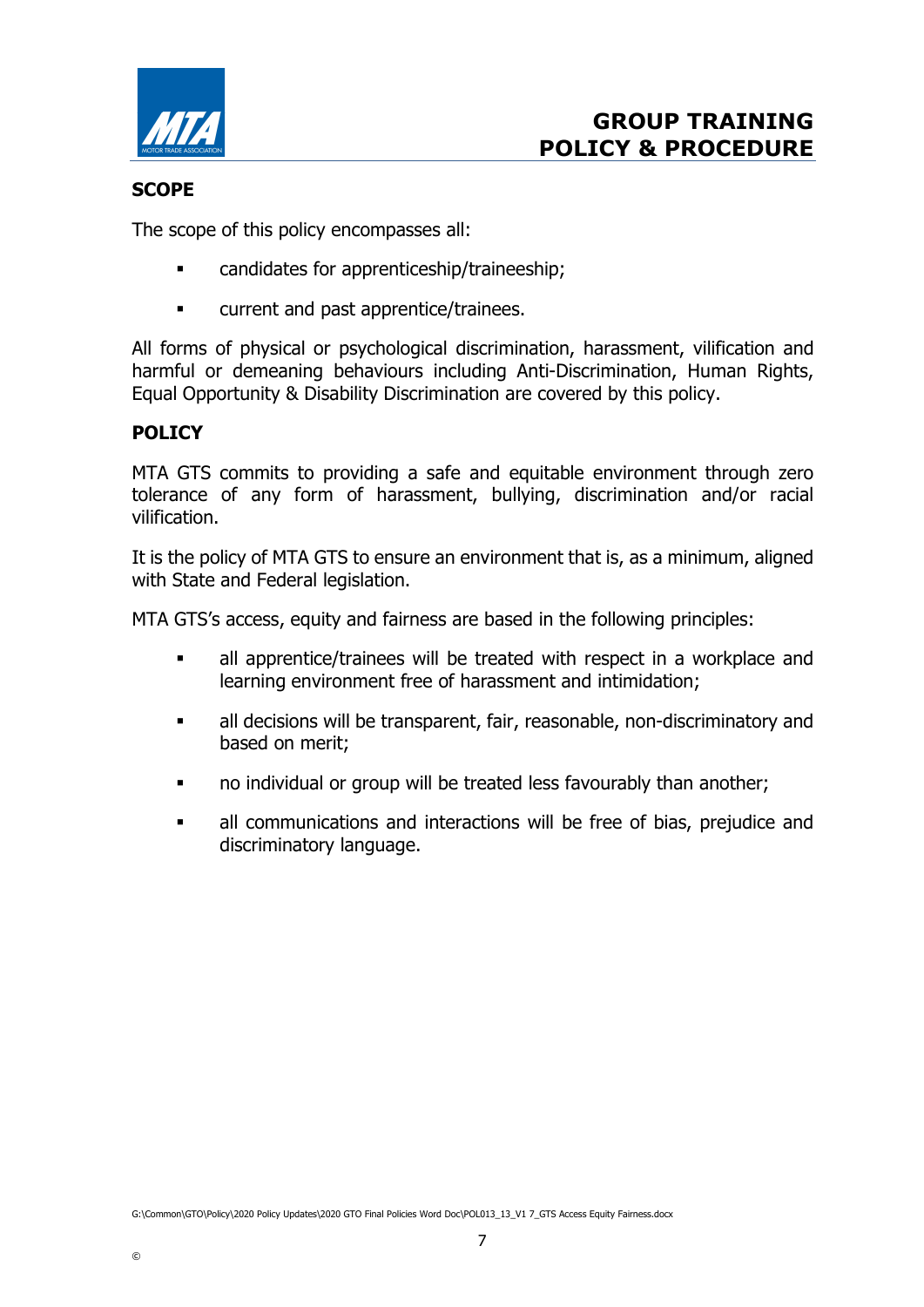

#### DEFINITIONS

| Apprentices                                | : Individuals directly employed by MTA GTS under a<br>Contract of Training whether undertaking work for<br>MTA GTS or being hosted by an alternate employer.                                                                                                                                                       |
|--------------------------------------------|--------------------------------------------------------------------------------------------------------------------------------------------------------------------------------------------------------------------------------------------------------------------------------------------------------------------|
| <b>Apprentice Support</b>                  | : Staff who are trained to provide GTS apprentice/<br>trainees with confidential information and support to<br>address discrimination, harassment and/or bullying in<br>the workplace.                                                                                                                             |
| Contractor:                                | : A person or entity subcontracted by MTA GTS to<br>provide services.                                                                                                                                                                                                                                              |
| Employee                                   | : For the purposes of this policy 'employee' will mean<br>an individual employed or engaged in any capacity by<br>MTA GTS including contractors and Board Members.                                                                                                                                                 |
| <b>Frivolous or Malicious</b><br>Complaint | : A fictitious complaint or one made intentionally<br>without foundation or to cause detriment or mischief.<br>MTA GTS maintains Zero Tolerance of this type of<br>complaint.                                                                                                                                      |
| Host Employer                              | : An individual or entity qualified and if applicable<br>licensed in the trade specific to the engagement of an<br>MTA GTS Apprentice or Trainee and provides<br>appropriate on-job-training and<br>release<br>the<br>Apprentice or Trainee for off-job-training as per the<br>Apprentice/Trainee's Training Plan. |
| Merit                                      | Worthiness of the application or situation.                                                                                                                                                                                                                                                                        |
| Stakeholder                                | General term inclusive of any individual or entity with<br>whom MTA GTS has a relationship including but not<br>limited to employees, apprentice/trainees, contractors<br>and host employers.                                                                                                                      |
| <b>Trainees</b>                            | : Individuals directly employed by MTA GTS under a<br>Contract of Training whether undertaking work for<br>MTA GTS or being hosted by an alternate employer.                                                                                                                                                       |
| Zero Tolerance                             | MTA GTS will not under any circumstances tolerate<br>behaviours that breach the fundamental principles of<br>access, equity and fairness. MTA GTS will take action<br>to the extent of termination of employment or<br>contract, or removal of apprentice/trainees from                                            |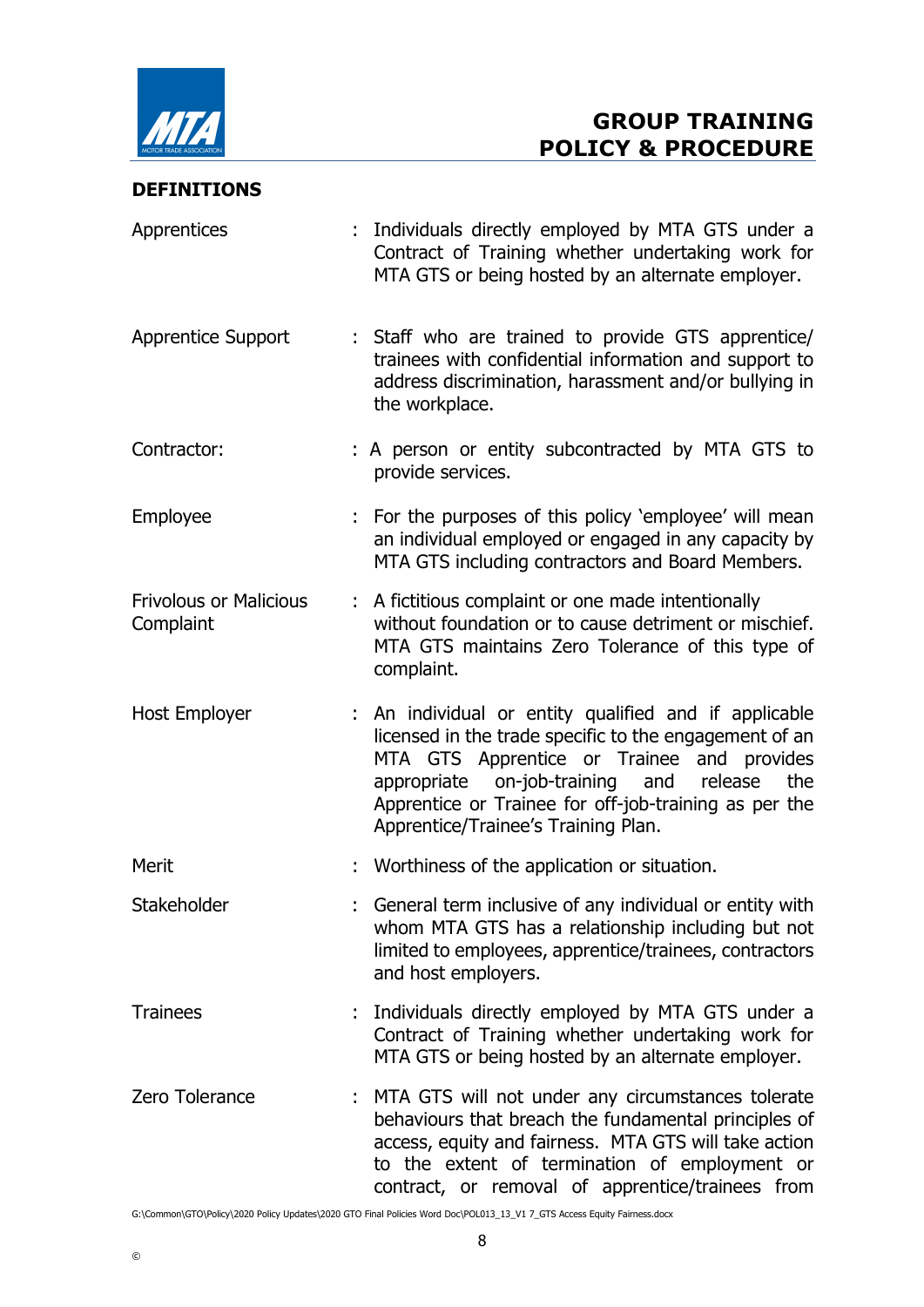

hosting against any individual or group of individuals proven to have breached these principles.

## APPLICATION OF MERIT

MTA GTS is an equal opportunity employer that values the diversity of its workforce and apprentice/trainee community. This means that without discrimination of any type:

- the most capable person for a position will be selected;
- all candidates will have equitable opportunities for employment;
- MTA GTS will not show favouritism or grant special favours to any stakeholder.

When making decisions in regards to apprentice/traineeships, applications are considered on a case by case merit basis without the intent to preclude any eligible applicants from consideration.

MTA GTS's application processes do not disadvantage any applicant. All eligible candidates are guaranteed processes which do not discriminate on any basis.

All processes include flexibility for working with candidates who have special needs.

The characteristics of potential candidates are individually identified to enable flexibility of assessment and appropriate support mechanisms.

All candidates will be afforded the confidential opportunity to disclose any situation they believe may require additional or different support or assistance to ensure their success. Support plans will be developed and documented clearly identifying those services that are financially covered by MTA GTS. Those that may be provided freely through other avenues and those that the apprentice/trainee will bear costs for.

Appropriate and effective complaints and appeal resolution mechanisms linked to a pro active continuous improvement process are in place to review and remediate any issues that may be identified.

Apprentice/Traineeship candidates have access to the Access Equity & Fairness Policy, Appeals Policy and Complaint Policy via the MTA GTS website, application pack and induction process.

Current Apprentice/Trainees have access to the Access Equity & Fairness Policy, Appeals Policy and Complaint Policy via the MTA GTS website and their Apprentice/Trainee Handbook.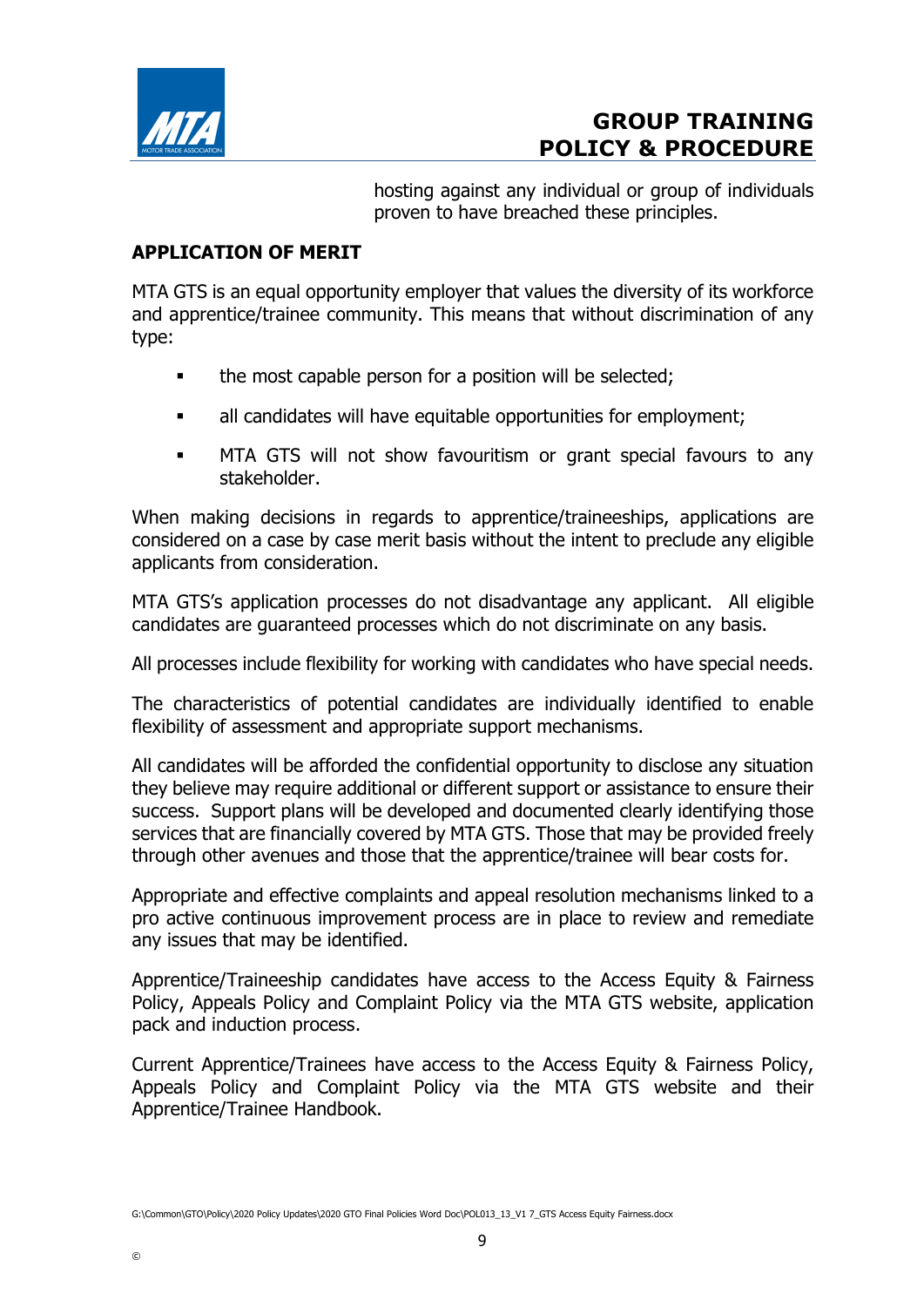

## ZERO TOLERANCE

For the purposes of this document 'zero tolerance' means the high potential for disciplinary action or termination of contract or removal of apprentice/trainee from hosting if allegations of misconduct in relation to this policy are proven to be true.

Note: MTA GTS will enforce zero tolerance, which includes disciplinary action or termination of contract or removal of apprentice/trainee from hosting, in regards to complaints of a false, frivolous or malicious nature.

All stakeholders are strongly encouraged to discuss any issues and/or request further information regarding access and equity.

#### Zero Tolerance Classified Behaviours

\*\*Many forms of harassment and all forms of bullying are prosecutable offences under Australian law. MTA GTS may be required to notify Police in the event of such incidences occurring.

A stakeholder will be deemed to have committed a breach of the following behaviours, intentionally or unintentionally, in circumstances where a person would reasonably be able to anticipate that the person being harassed, bullied or discriminated against would be offended, humiliated, intimidated or otherwise negatively affected.

The boundaries of what constitutes harassment, victimisation and bullying may vary from person to person and these may vary dependent upon the relationships.

All stakeholders should be conscious that every individual's perception of improper behaviour may be different to another and therefore should err on the side of caution. In regards to bullying, unreasonable behaviour means behaviour that a reasonable person, having regard for the circumstances, would see as victimising, humiliating, undermining or threatening.

MTA GTS zero tolerance applies to the breach of any individual or a number of the following standards:

# Equal Opportunity (EEO)

©

**BULLYING is defined as 'repeated, unreasonable behavior directed towards** a worker or a group of workers that creates a risk to health and safety'. Bullying is behaviour of a physical, written, verbal or non-verbal nature, directed toward an individual or group of individuals and which is considered unreasonable or anti-social behaviour that is offensive, degrading, intimidating or humiliating. This behaviour can include but is not limited to public reprimand or behaviour intended to punish, ridicule, insult, or may be based in unsubstantiated allegations and cruelty.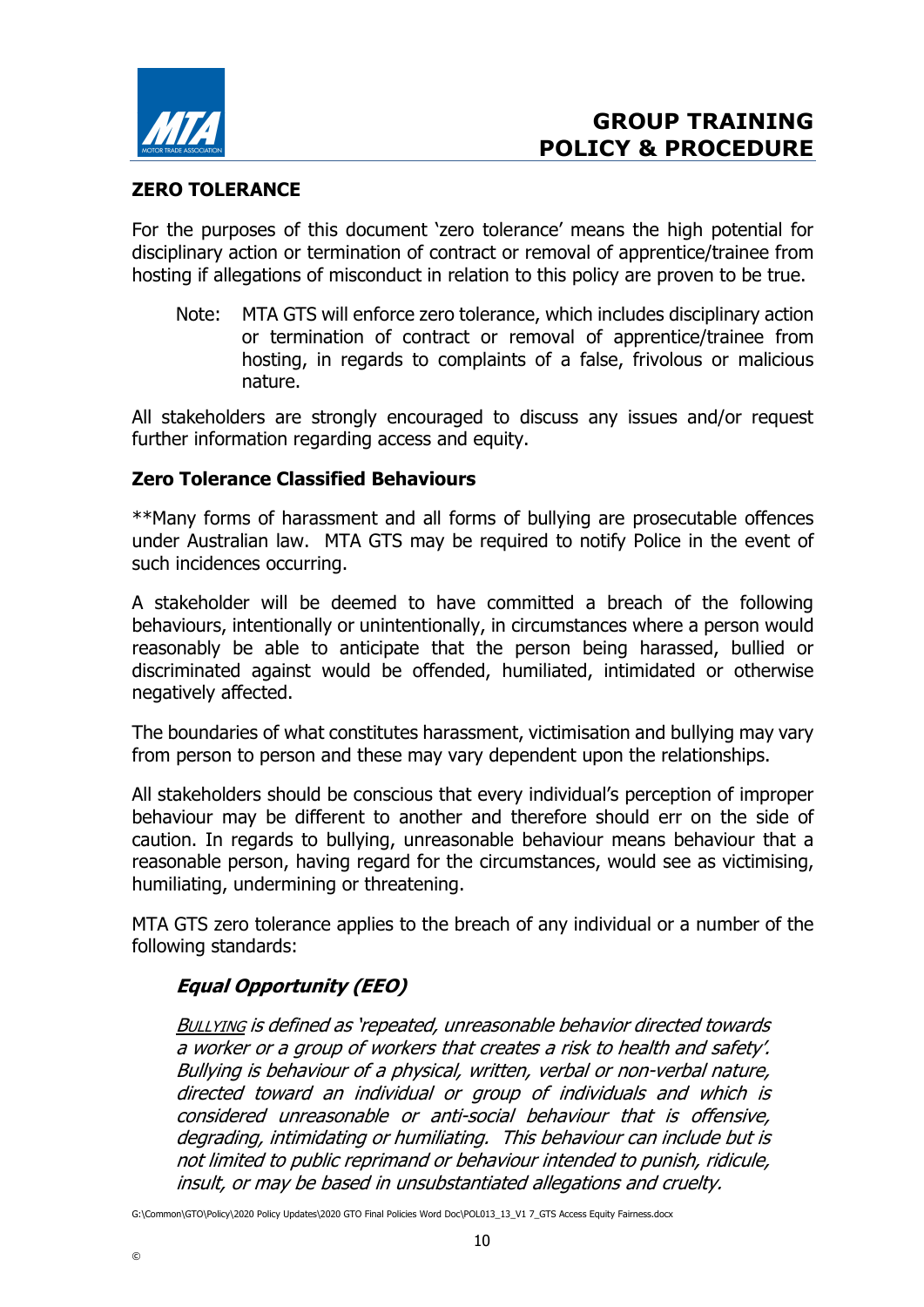

HARASSMENT is an unwelcome and unwarranted behaviour that offends, intimidates, humiliates or embarrasses another person. This behaviour can be written, physical, verbal or visual in nature. Harassment is not necessarily deliberate or intentional and can be one incident or several incidents occurring over a period of time. Harassment may be accompanied by an expressed or implied threat. Unlawful harassment occurs when someone is made to feel intimidated, offended or humiliated because of their race, colour, nationality, ethnic origin, sex, disability, sexual preference or some other characteristic specified under antidiscrimination or human rights legislation.

Harassment and bullying are unwelcome, unsolicited and nonreciprocated behaviours. They may be intentional or unintentional and may take many forms, such as verbal, written or physical. Regardless of the intent or the form it takes, the distress caused to the victim is the same.

Harassment should not be confused with legitimate comment and constructive advice given appropriately by MTA GTS employees, contractors or Host Employers.

## Discrimination

DISCRIMINATION is behaviour that results in a person, or a group of people, being treated less favorably than another or others due to certain personal attributes. These attributes may include, but are not limited to race, colour, nationality or ethnic origin, sex, pregnancy or marital status, age,, disability, religion, sexual preference, trade union activity, or some other characteristic specified under anti discrimination or human rights legislation.

Discrimination is broadly defined as treating one person unfairly over another based on factors that are unrelated to their ability or potential. State and Federal legislation also protects people from discrimination and from being treated unfairly because they have complained about discrimination.

Direct or indirect discrimination on the basis of one or more of the following attributes is unlawful:

- Age
- Sex

©

- Physical, psychiatric or intellectual illness or impairment
- **Breastfeeding**
- **Gender identity**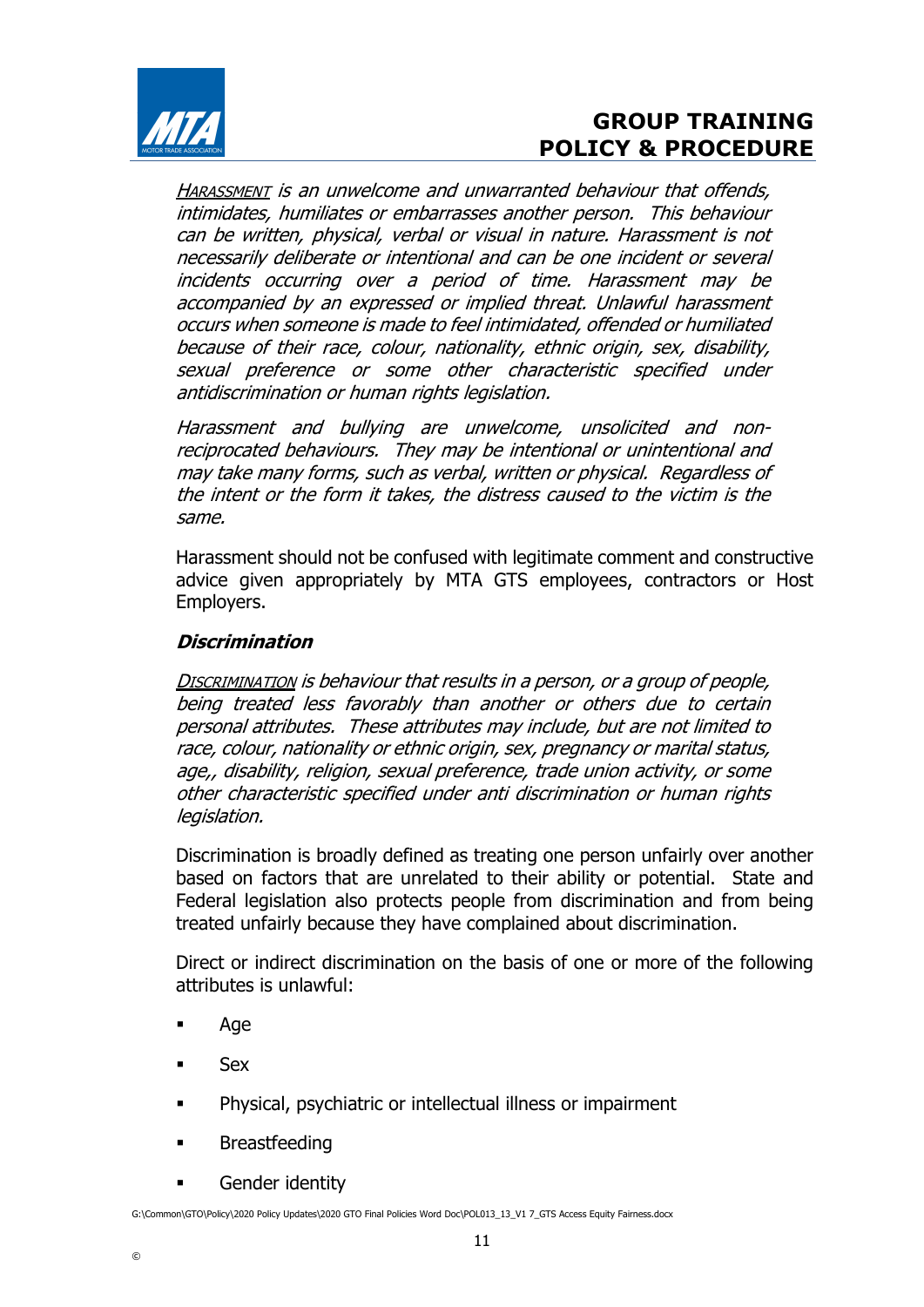

- **EXEC** Lawful sexual activity/ sexual orientation
- Marital status
- Physical features
- **•** Political affiliation
- **•** Pregnancy
- **Nationality and/or cultural background**
- **EXECUTE:** Religious affiliation
- Status as a parent or carer

Additionally, MTA GTS does not permit discrimination based on Residential address.

## Sexual Harassment

**SEXUAL HARASSMENT** may include but not be limited to sexual propositions or advances, verbal or written requests of a sexual nature, sexually explicit conversations, sexual suggestions or innuendos, gender-based insults and taunting, invasive questioning, physical contact and the display of offensive material (e.g. posters, cartoons, jokes, graffiti, magazines, screensavers, email).

#### AWARENESS & RIGHTS

- MTA GTS stakeholders are expected to be conscious of actual and potential differences and to actively recognise and respect the boundaries directly or indirectly set by others.
- All people associated with MTA GTS may expect the following rights to;
	- be treated with respect and fairly;
	- be emotionally and physically safe in the environment;
	- have all reports of harassment treated respectfully, seriously, impartially, sensitively, with reasonable confidentiality and for those issues to be addressed immediately and appropriately;
	- have complaints resolved by a process of discussion, cooperation and conciliation; and
	- receive information, support and assistance for all parties involved in the complaint and in resolving the issue.

G:\Common\GTO\Policy\2020 Policy Updates\2020 GTO Final Policies Word Doc\POL013\_13\_V1 7\_GTS Access Equity Fairness.docx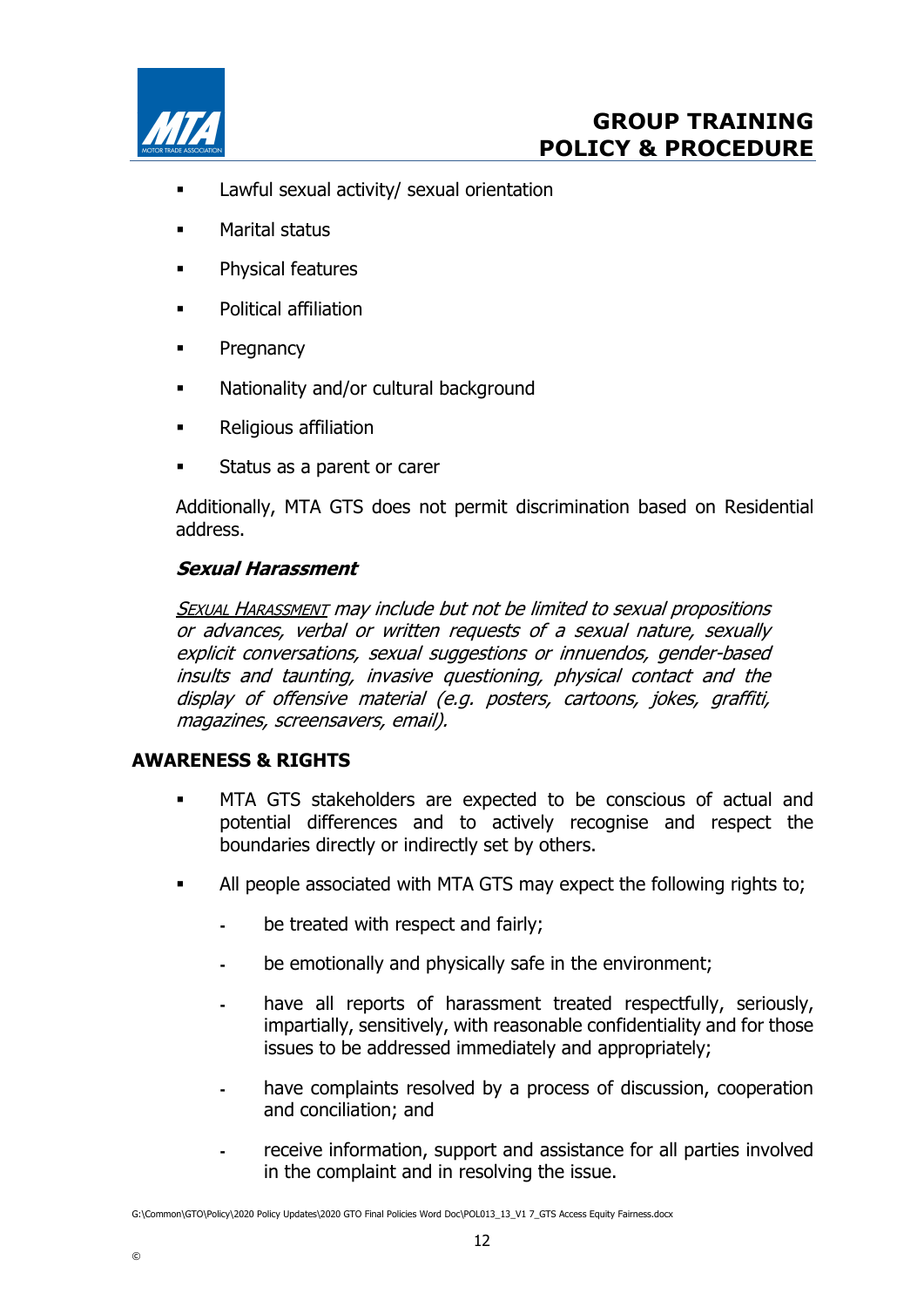

- No person lodging a complaint, or assisting in the investigation of a complaint, will be victimised or treated unfairly.
- All stakeholders are expected to participate in the complaint resolution process in good faith.

### Harassment/bullying of another MTA employee

Harassment (including sexual harassment) and bullying and social media has the same potential consequences as other harassment/bullying in the workplace. Cyberbullying is an extremely serious matter, and will not be tolerated by the MTA.

An employee must not make any contribution to social media that harasses or bullies another employee of MTA.

If an employee of MTA is harassed or bullied on social media by another employee of MTA, they are able to make a complaint under the Discrimination, Bullying and Harassment Complaint Procedure; the Apprentice Complaint Procedure and as detailed below.

#### PROCEDURE

#### Reporting

©

Apprentice/Trainees who have concerns regarding any form of harassment, bullying, discrimination and/or racial vilification or other inappropriate conduct should report these *immediately* to their Field Officer.

Where the Field Officer is not available the initial report should be made to the GTO Manager.

If an apprentice or student is traumatised and does not feel able to speak with either their Field Officer or the GTO Manager they may report the situation to a member of staff with whom they feel most comfortable. That staff member must notify the Field Officer and/or the GTO Manager immediately.

Both the Field Officers and GTO Manager are located in the Administration Building at the MTA GTS Training and Employment Centre, 3 Frederick Road, Royal Park, phone 8241 0522.

Initially, the report may be made verbally; however, all complaints or identified issues must be documented in the Complaints & Appeal Report Form by the Field Officer or GTO Manager.

\*\*Please refer to Complaint Process and associated documentation for detailed information on the handling of all complaints.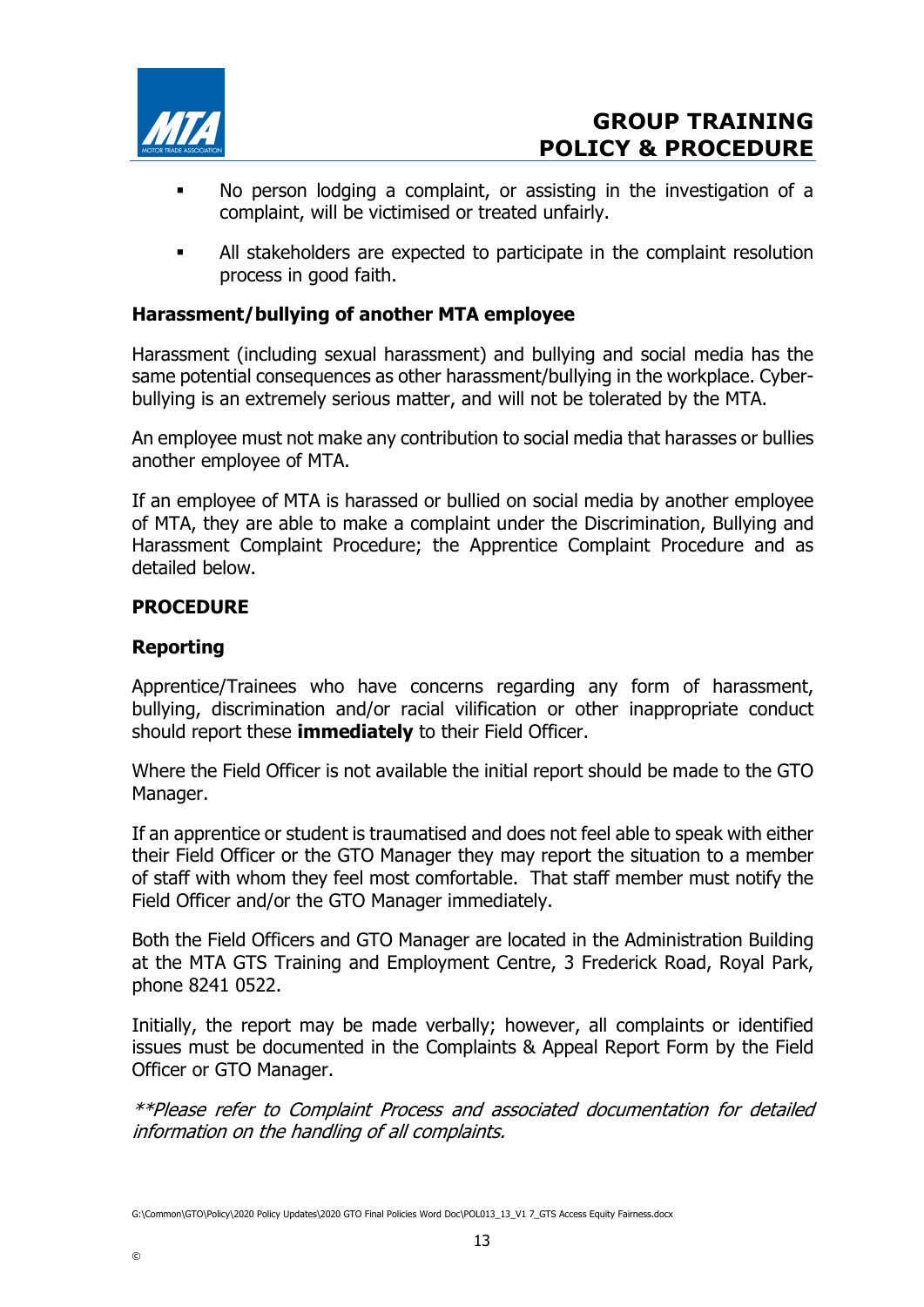

# Record Keeping

The process must be:

- documented at each step using the Complaint/Appeal Report Form;
- **EXEC** registered in the Complaint/Appeal Register; and
- **a** copy is filed in line with Australian Privacy Principles.

Once the process has been completed all documentation must be scanned and uploaded into the Apprentice's Job Ready electronic file.

Where the allegations are proven documentation is to be uploaded into their Apprentice Job Ready electronic file, employee file, Host Employer as may be relevant.

## AUTHORITY & DELEGATION

MTA GTS employees, contractors, Board Members and Host Employers are authorised to remove an apprentice/trainee from a harmful situation without prior consultation with MTA GTS senior management.

All actual or suspected harmful situations **must** be reported **immediately** to the GTO Manager.

The GTO Manager, will investigate and where deemed appropriate remove either the complainant or the alleged perpetrator from the situation if they have not already been removed by another stakeholder. The GTO Manager will keep the General Manager Services & Recruitment and/or the CEO updated as may be appropriate.

#### FRIVOLOUS OR MALICIOUS COMPLAINTS

A 'Frivolous' or 'Malicious' Complaint is a fictitious complaint, one made intentionally without foundation or to cause detriment or mischief or made anonymously with or without cause.

MTA GTS maintains Zero Tolerance policy in regards to this type of complaint.

Any complainant found to have made a 'Frivolous' or 'Malicious' Complaint, either directly or anonymously, will face disciplinary action that may lead to termination of employment or contract or in the case of an apprentice/trainee removal from hosting.